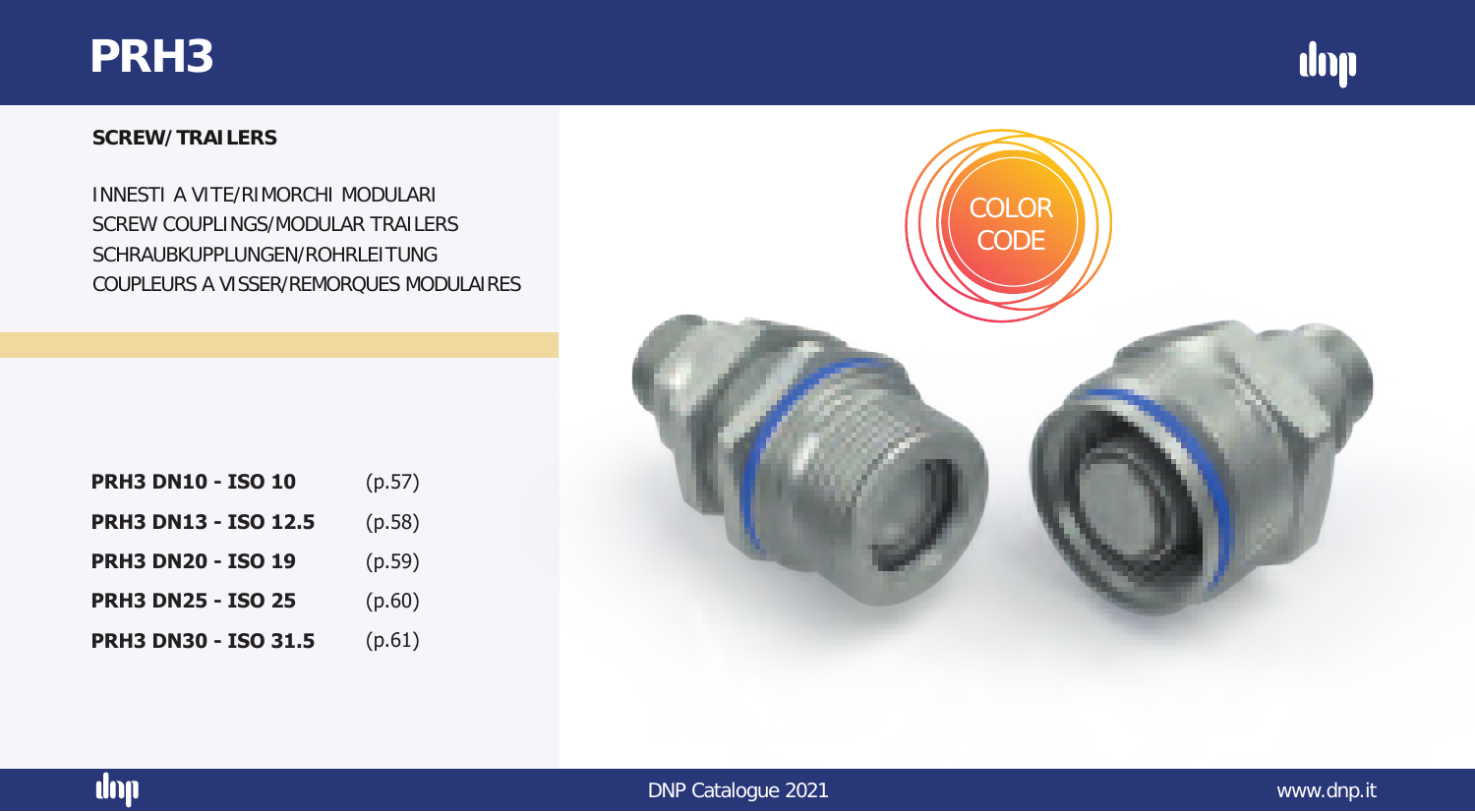# **PRH3: COLOR BAND ASSEMBLY PROCEDURE**

### **FEMALE: GENERAL ASSEMBLY INSTRUCTIONS**

STEP 1: INSERT THE CONE

STEP 2: INSERT THE COLOR BAND

STEP 3:<br>PUSH THE BAND INTO THE SEAT









STEP 5:<br>RELEASE THE BUTTON AND REPEAT THE SEQUENCE FROM STEP 1 ON A NEW COUPLING



#### **MALE: GENERAL ASSEMBLY INSTRUCTIONS**

STEP 1: INSERT THE CONE

STEP 2: INSERT THE COLOR BAND









STEP 4: PUSH THE BUTTON AND PULL OUT THE MANUAL TOOL



STEP 5:<br>RELEASE THE BUTTON AND REPEAT<br>THE SEQUENCE FROM STEP 1 ON A NEW COUPLING

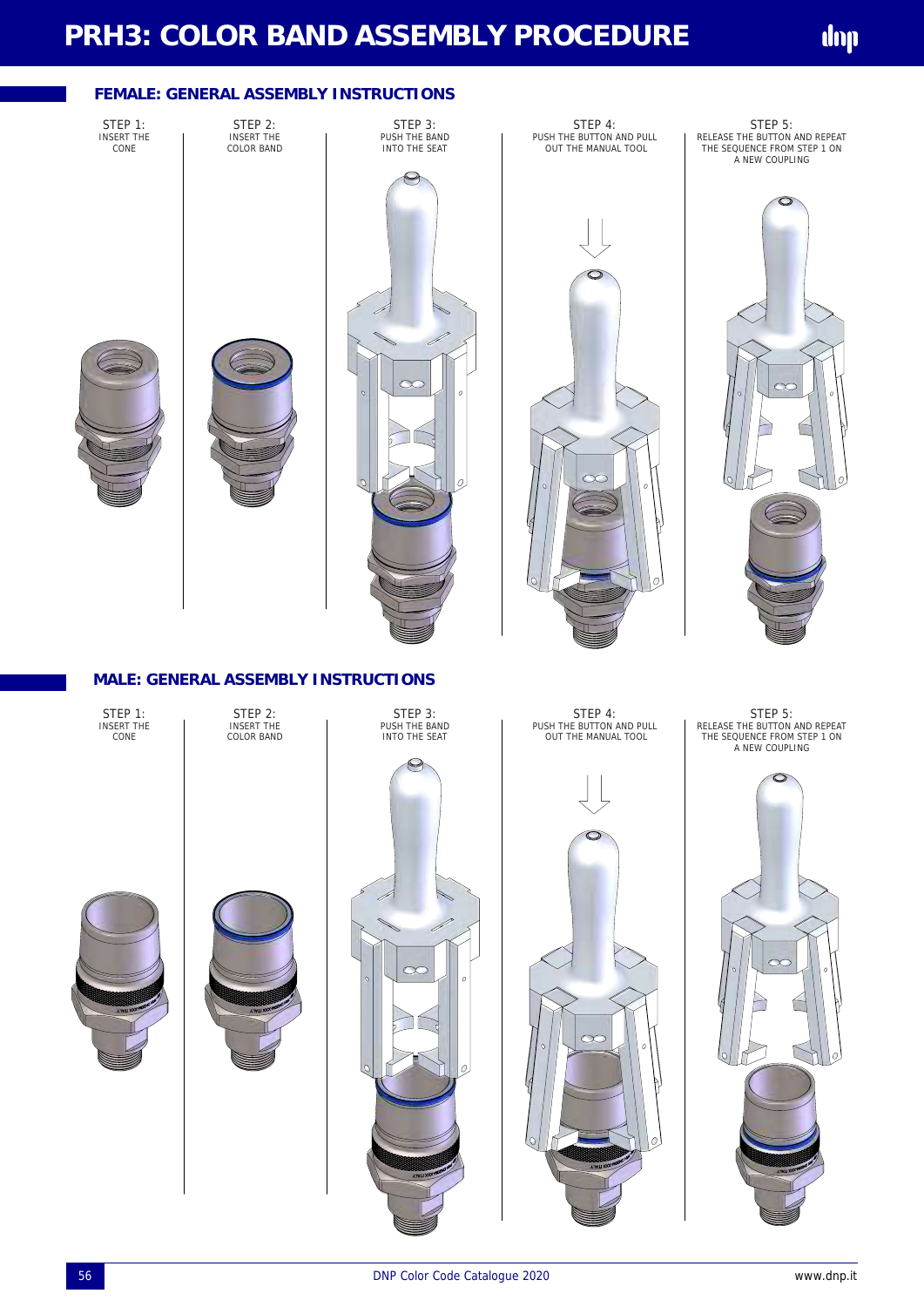



| <b>PRH3 DN10 - ISO 10</b> |       |          |
|---------------------------|-------|----------|
| CODE                      | COLOR | MATFRIAL |
| PST.006.905               |       | TFF      |
| PST.006.915               |       | TEE      |
| PST.006.925               |       | TEE      |
| PST.006.935               |       | TEE      |
| PST.006.945               |       | TEE      |
| PST.006.955               |       | TFF      |
| PST.006.965               |       | TEE      |
| PST.006.975               |       | TEE      |
| PST.006.985               |       | TEE      |
| PST.006.995               |       | TFF      |

**\* OPTIONAL**

#### **MALE: ASSEMBLY INSTRUCTIONS OF COLORED RINGS/PART NUMBERS**



| <b>PRH3 DN10 - ISO 10</b> |       |            |
|---------------------------|-------|------------|
| CODE                      | COLOR | MATFRIAL   |
| PST.006.905               |       | <b>TFF</b> |
| PST.006.915               |       | TEE        |
| PST.006.925               |       | <b>TEE</b> |
| PST.006.935               |       | TFF        |
| PST.006.945               |       | <b>TEE</b> |
| PST 006.955               |       | <b>TFF</b> |
| PST.006.965               |       | <b>TFF</b> |
| PST.006.975               |       | TFF        |
| PST.006.985               |       | <b>TFF</b> |
| PST.006.995               |       | TFF        |

 $\sigma$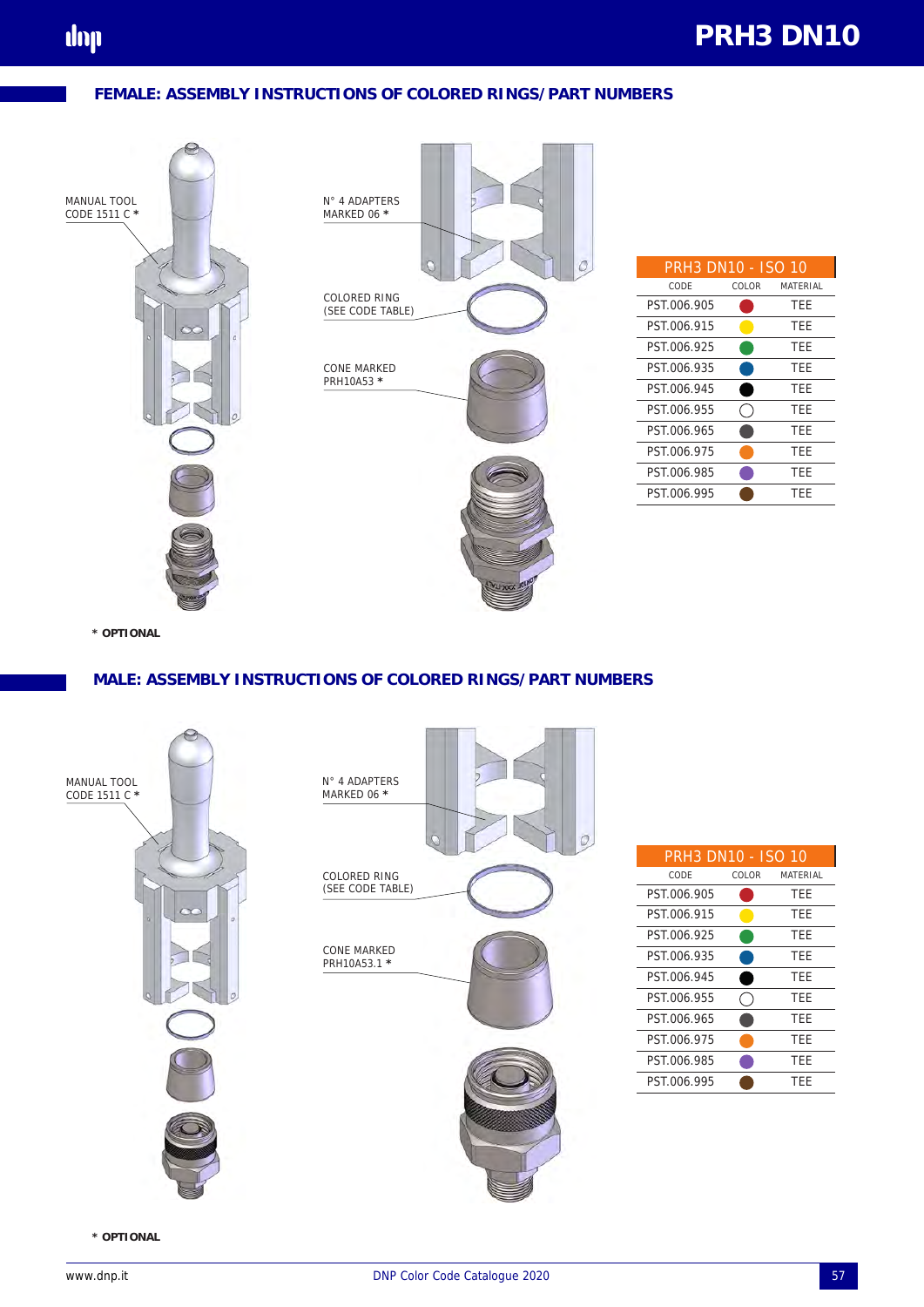

| PRH3 DN13 - ISO 12.5 |       |          |
|----------------------|-------|----------|
| CODE                 | COLOR | MATFRIAL |
| PVT.019.905          |       | TFF      |
| PVT.019.915          |       | TEE      |
| PVT.019.925          |       | TEE      |
| PVT.019.935          |       | TFF      |
| PVT.019.945          |       | TFF      |
| PVT.019.955          |       | TEE      |
| PVT.019.965          |       | TEE      |
| PVT.019.975          |       | TEE      |
| PVT.019.985          |       | TFF      |
| PVT.019.995          |       | TFF      |
|                      |       |          |

dop

**\* OPTIONAL**

#### **MALE: ASSEMBLY INSTRUCTIONS OF COLORED RINGS/PART NUMBERS**



| PRH3 DN13 - ISO 12.5 |       |          |
|----------------------|-------|----------|
| CODE                 | COLOR | MATFRIAL |
| PST.019.905          |       | TFF      |
| PST 019.915          |       | TFF      |
| PST.019.925          |       | TFF      |
| PST.019.935          |       | TEE      |
| PST 019.945          |       | TFF      |
| PST.019.955          |       | TFF      |
| PST.019.965          |       | TFF      |
| PST.019.975          |       | TFF      |
| PST.019.985          |       | TFF      |
| PST 019.995          |       | TFF      |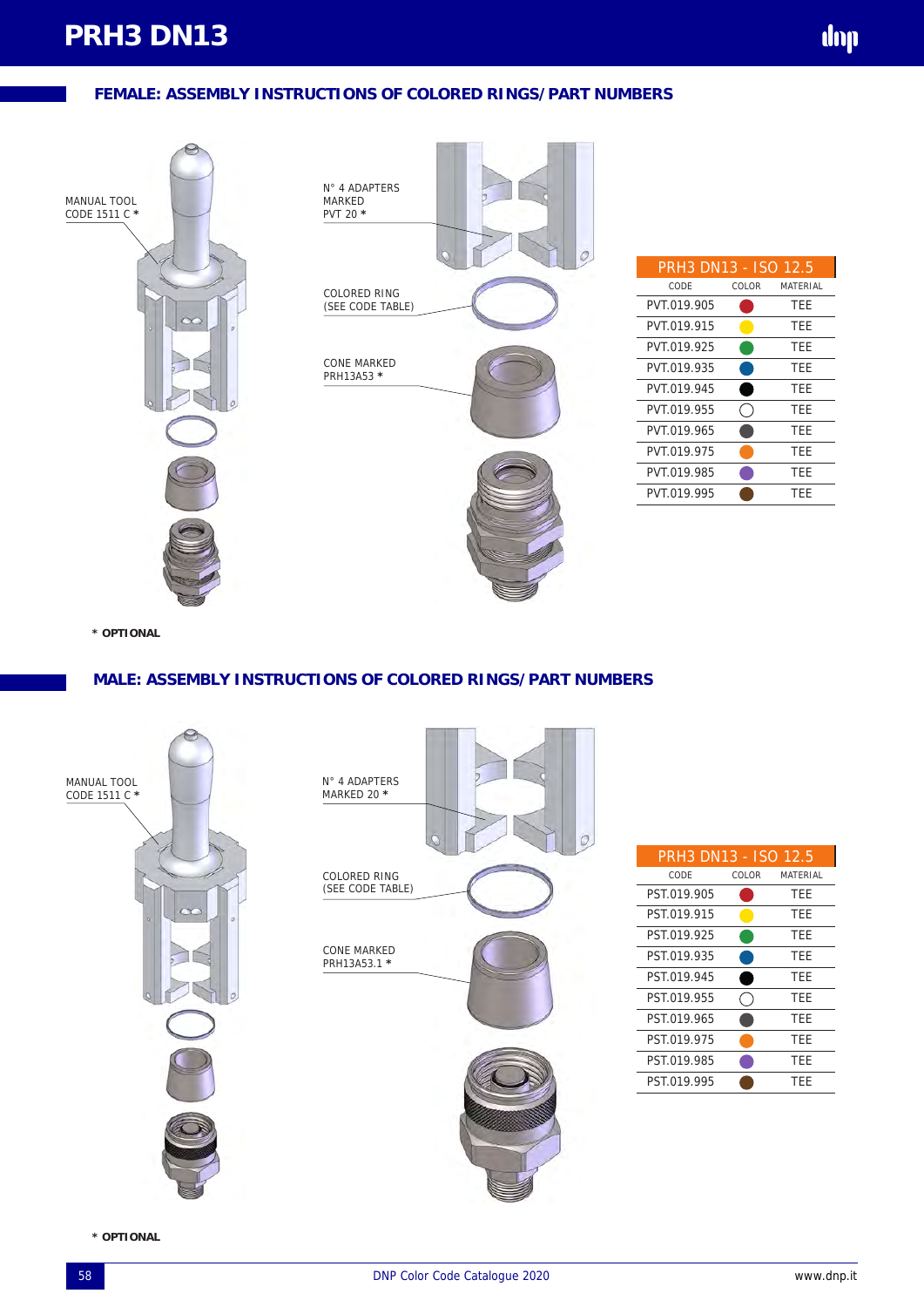# **PRH3 DN20**

#### **FEMALE: ASSEMBLY INSTRUCTIONS OF COLORED RINGS/PART NUMBERS**



| PRH3 DN20 - ISO 19 |       |          |
|--------------------|-------|----------|
| CODE               | COLOR | MATFRIAL |
| PST.025.905        |       | TFF      |
| PST 025.915        |       | TEE      |
| PST 025.925        |       | TFF      |
| PST.025.935        |       | TEE      |
| PST.025.945        |       | TEE      |
| PST.025.955        |       | TFF      |
| PST 025.965        |       | TFF      |
| PST.025.975        |       | TFF      |
| PST.025.985        |       | TFF      |
| PST 025.995        |       | TFF      |

**\* OPTIONAL**

#### **MALE: ASSEMBLY INSTRUCTIONS OF COLORED RINGS/PART NUMBERS**



| PRH3 DN20 - ISO 19 |       |          |
|--------------------|-------|----------|
| CODE               | COLOR | MATFRIAL |
| PST.025.905        |       | TEE      |
| PST.025.915        |       | TFF      |
| PST.025.925        |       | TFF      |
| PST.025.935        |       | TFF      |
| PST 025.945        |       | TFF      |
| PST.025.955        |       | TEE      |
| PST.025.965        |       | TFF      |
| PST.025.975        |       | TFF      |
| PST.025.985        |       | TFF      |
| PST 025.995        |       | TFF      |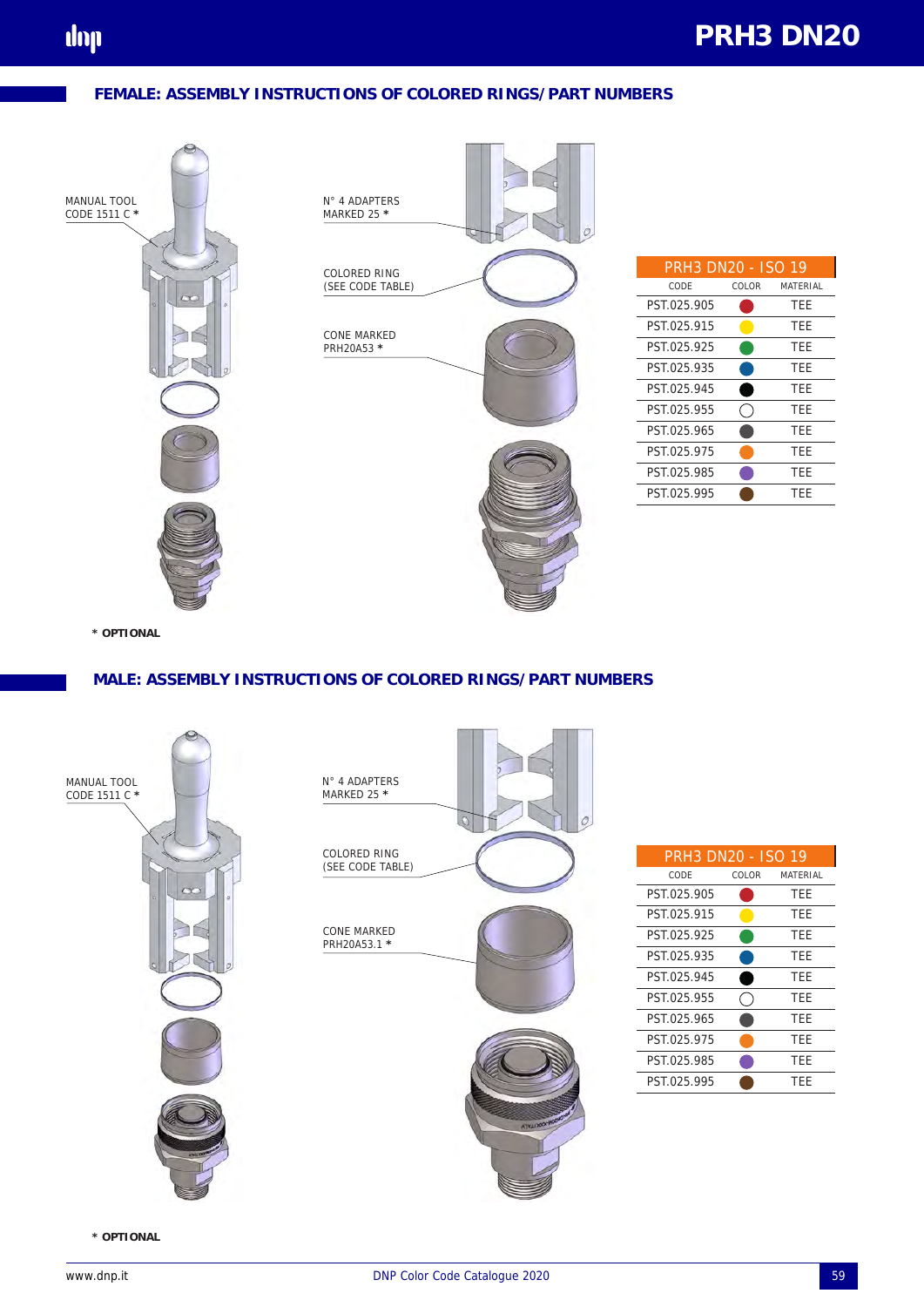

**\* OPTIONAL**

#### **MALE: ASSEMBLY INSTRUCTIONS OF COLORED RINGS/PART NUMBERS**





| <b>PRH3 DN25 - ISO 25</b> |       |                 |
|---------------------------|-------|-----------------|
| CODE                      | COLOR | <b>MATFRIAL</b> |
| PST.030.905               |       | TEE             |
| PST.030.915               |       | TEE             |
| PST 030.925               |       | TFF             |
| PST.030.935               |       | TEE             |
| PST 030.945               |       | TEE             |
| PST.030.955               |       | TEE             |
| PST.030.965               |       | TFF             |
| PST.030.975               |       | TFF             |
| PST.030.985               |       | <b>TFF</b>      |
| PST.030.995               |       | TEF             |